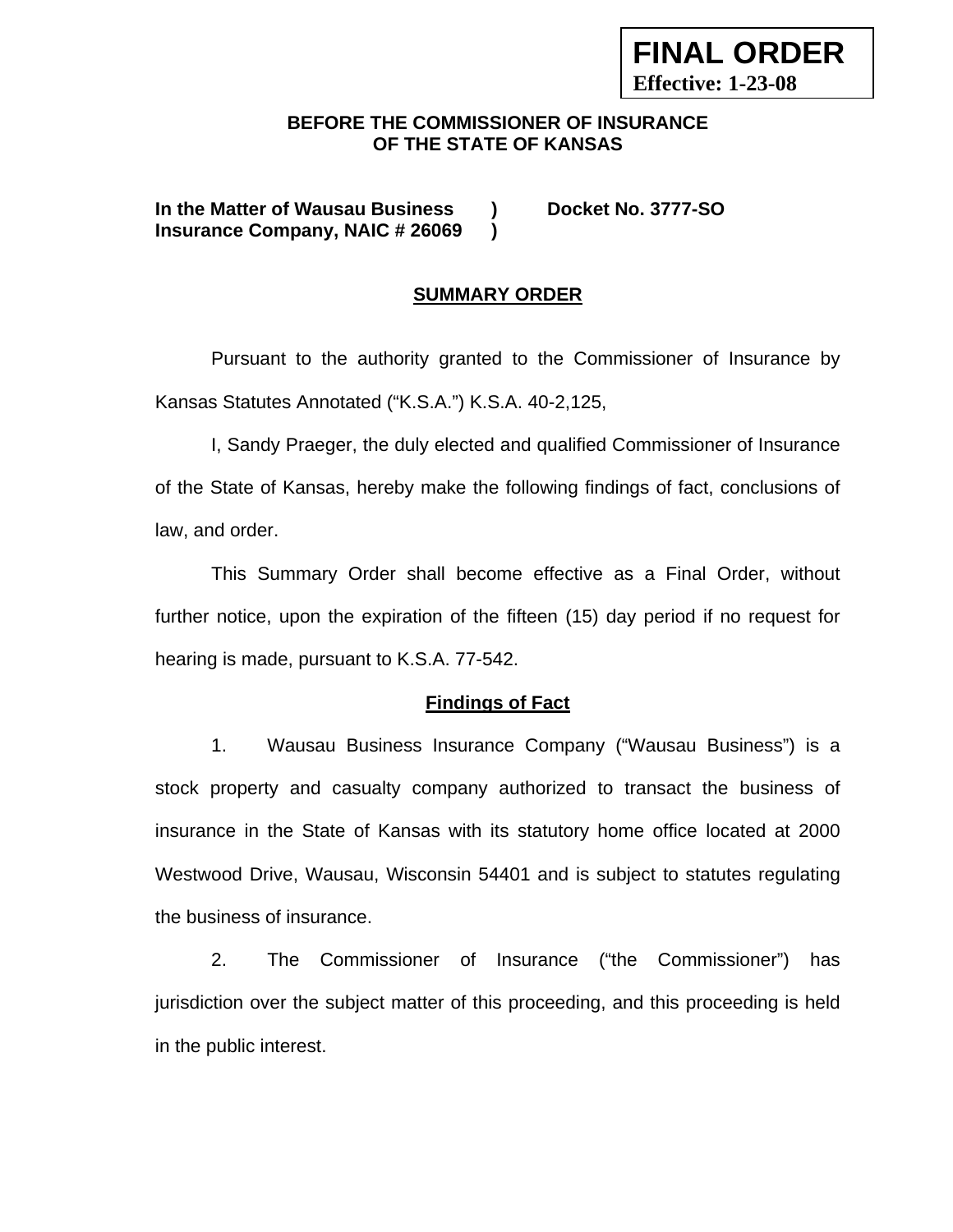3. Wausau Business was admitted to transact the business of insurance in Kansas on December 20, 1991.

4. On or about February 27, 2007, KID received the Year 2006 Retaliatory Summary Sheet from Wausau Business.

5. Wausau Business reported \$100,893.98 on line 3, column 2 and \$217.00 on line 3, column 3 of the Year 2006 Retaliatory Summary Sheet.

6. On March 16, 2007, KID audited the tax filing and revised line 3, column 3 of the Year 2006 Retaliatory Summary Sheet to \$100,893.98 to reflect the amount that the company's home state would charge a Kansas company.

7. On or about May 16, 2007, KID explained its audit findings and informed Wausau Business that an outstanding premium tax amount was due.

8. On or about June 14, 2007, KID explained its audit findings and informed Wausau Business that an outstanding premium tax amount was due.

9. On or about July 9, 2007, KID explained its audit findings and informed Wausau Business that an outstanding premium tax amount was due.

10. On November 13, 2007, KID sent a letter to Wausau Business requesting the outstanding premium tax amount of \$15,122.50 by November 30, 2007.

 11. On December 4, 2007, KID sent to Wausau Business a letter requested the anticipated date of payment of the outstanding premium taxes for 2006.

 12. To date, Wausau Business has not paid the outstanding premium taxes for 2006.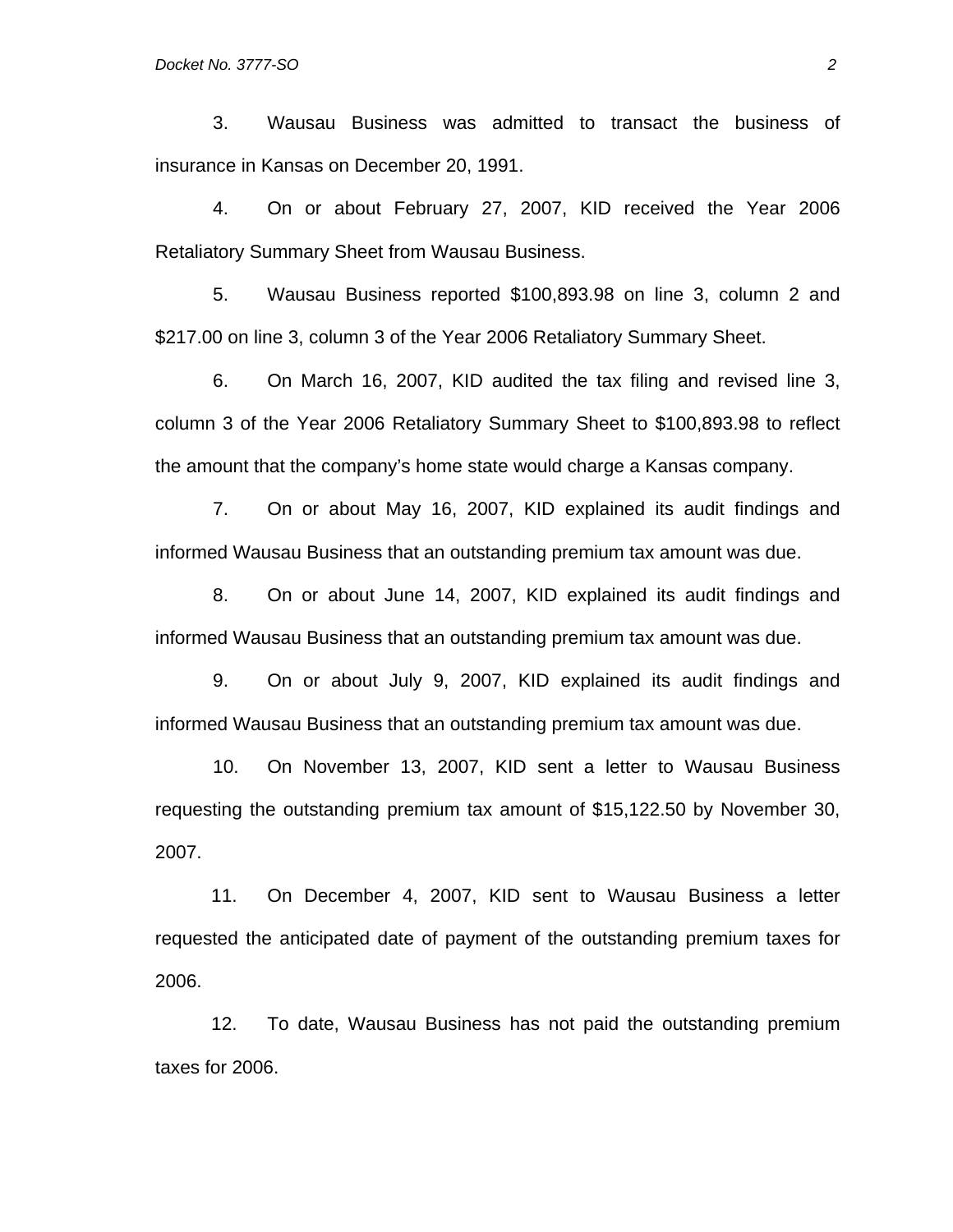#### **Conclusions of Law**

13. Kansas Statutes Annotated ("K.S.A.") 40-252 provides, in relevant

part:

Every insurance company or fraternal benefit society organized under the laws of this state or doing business in this state shall pay to the commissioner of insurance fees and taxes…

#### G

#### *Payment of Taxes.*

 For the purpose of insuring the collection of the tax upon premiums, assessments and charges as set out in subsection A, C, D or F, every insurance company, corporation or association shall at the time it files its annual statement, as required by the provisions of K.S.A. 40-225, and amendments thereto, make a return, verified by affidavits of its president and secretary or other chief officers, to the commissioner of insurance, stating the amount of all premiums, assessments and charges received by the companies or corporations in this state, whether in cash or notes, during the year ending on the December 31 next preceding.

 Commencing in 1985 and annually thereafter the estimated taxes shall be paid as follows: On or before June 15 and December 15 of such year an amount equal to 50% of the full amount of the prior year's taxes as reported by the company shall be remitted to the commissioner of insurance. As used in this paragraph, "prior year's taxes" includes (1) taxes assessed pursuant to this section for the prior calendar year, (2) fees and taxes assessed pursuant to K.S.A. 40-253, and amendments thereto, for the prior calendar year, and (3) taxes paid for maintenance of the department of the state fire marshal pursuant to K.S.A. 75-1508, and amendments thereto, for the prior calendar year.

 Upon the receipt of such returns the commissioner of insurance shall verify the same and assess the taxes upon such companies, corporations or associations on the basis and at the rate provided herein and the balance of such taxes shall thereupon become due and payable giving credit for amounts paid pursuant to the preceding paragraph, or the commissioner shall make a refund if the taxes paid in the prior June and December are in excess of the taxes assessed.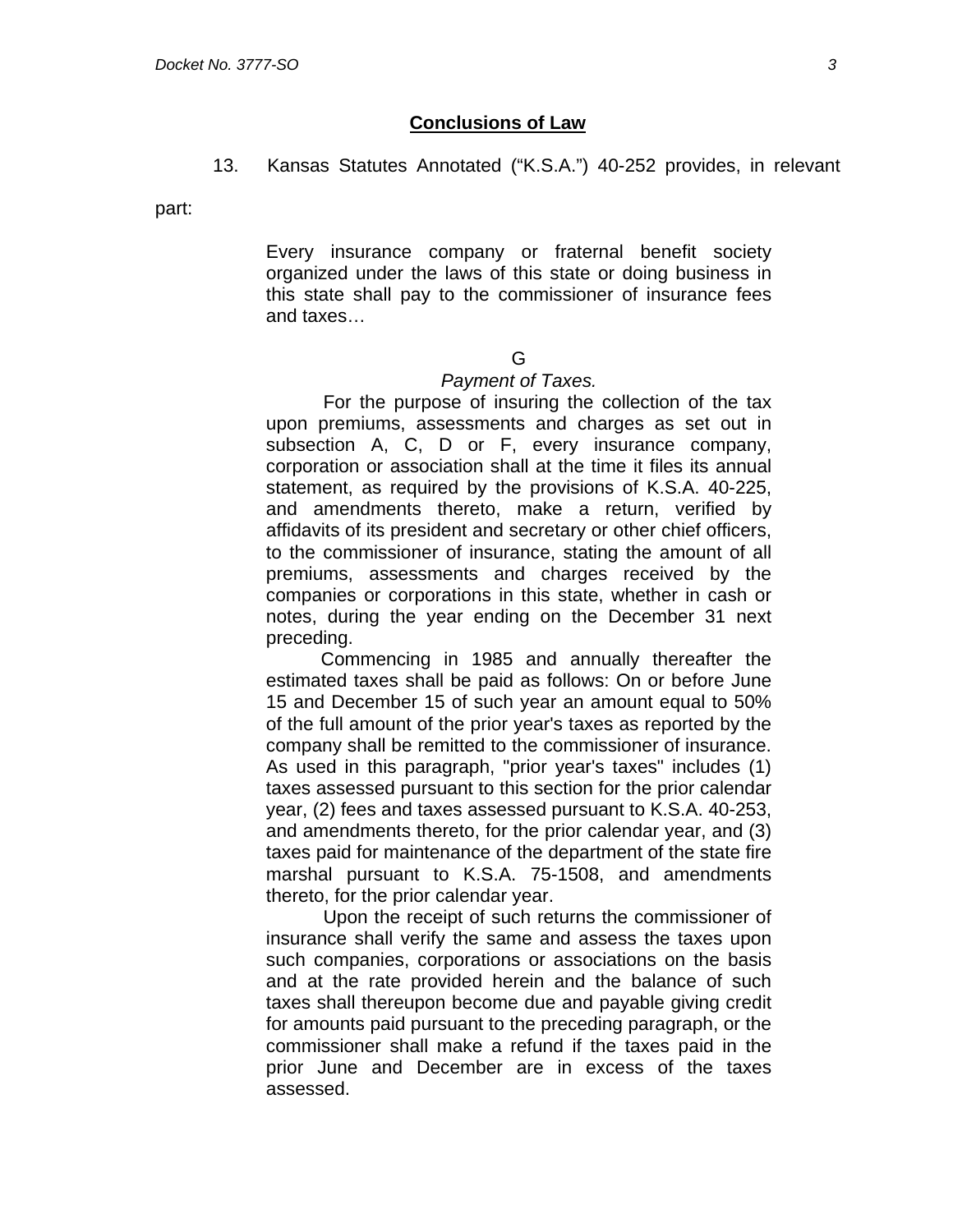#### 14. K.S.A. 40-253 provides, in relevant part:

Whenever the existing or future laws of any other state or country shall require from insurance companies or fraternal benefit societies organized under the laws of this state, applying to do business in such other state or country, any deposit of securities in such state or country for the protection of policyholders therein or any payment for taxes, fines, penalties, certificates of authority, licenses, fees, or compensation for examination, including taxes or fees based on fire premiums, greater than the amount required for such purpose from insurance companies or agents of other states by the then existing laws of this state, then, and in every case, all companies and agents of any such state or country, doing business in this state shall make the same deposit, for a like purpose, with the commissioner of insurance of this state, and pay to the commissioner of insurance for taxes, fines, penalties, certificates of authority, licenses, fees, or compensation for examination, including taxes or fees based on fire premiums, an amount equal to the amount of such charges and payments imposed by the laws of such other state or country upon the companies of this state and the agents thereof…

15. K.S.A. 40-254 provides:

Unless herein otherwise provided, every violation of any of the provisions of this code shall subject the person violating the same to a penalty of not to exceed five hundred dollars for each violation or by imprisonment not to exceed six months in the county jail or both.

16. Based on the information contained in Findings of Facts, Wausau

Business Insurance Company failed to respond to pay outstanding premium taxes

for the year 2006.

## **IT IS THEREFORE, BY THE COMMISSIONER OF INSURANCE, ORDERED THAT:**

1. Wausau Business Insurance Company shall remit outstanding premium tax for year 2006 in the amount of \$15,122.50.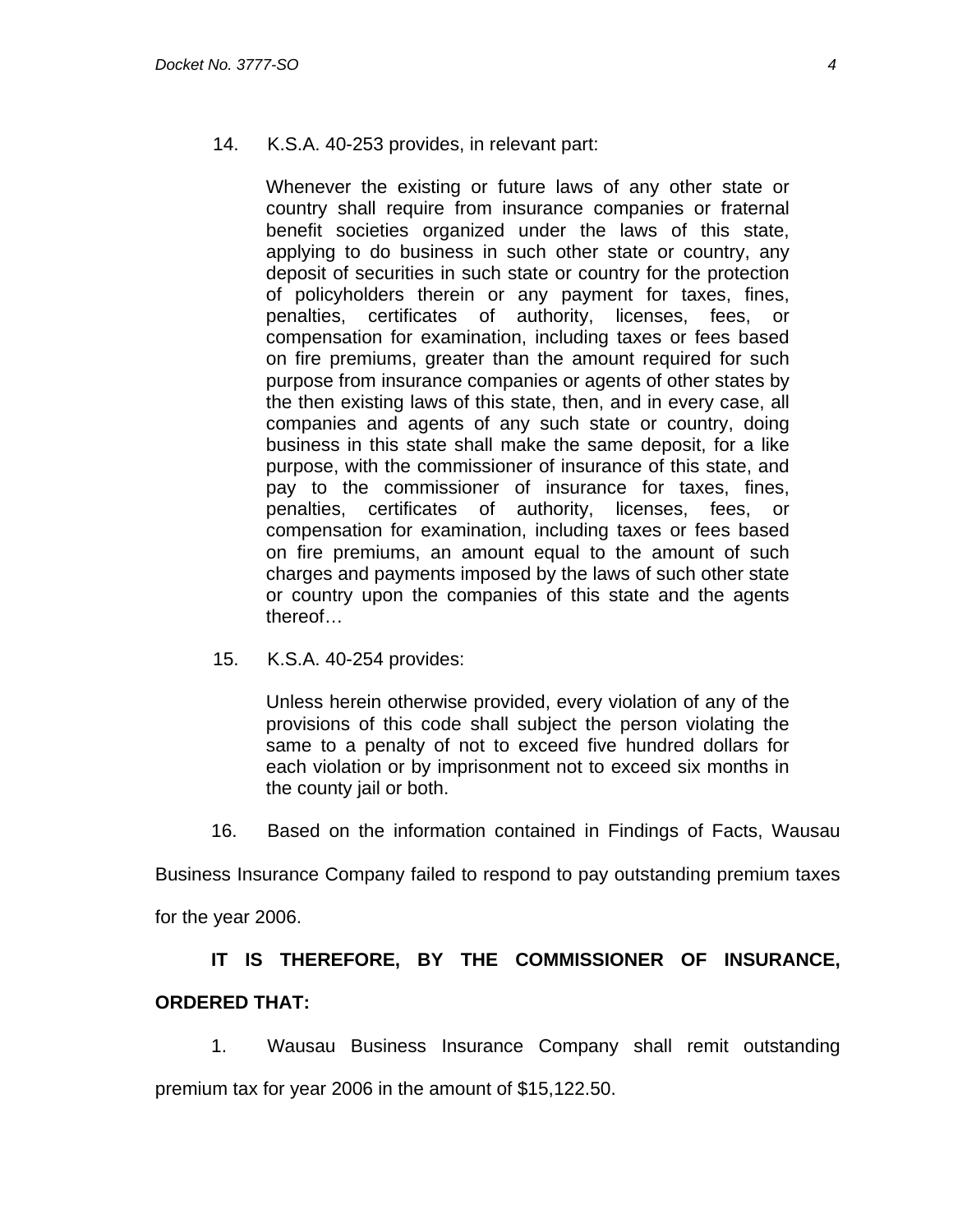2. Wausau Business Insurance Company remit to the Kansas Insurance Department \$500 for failure to pay outstanding premium taxes.

3. The Commissioner of Insurance retains jurisdiction over this matter to issue any and all further Orders deemed appropriate or to take such further action as necessary to dispose of this matter.

#### **Notice of Right to Hearing or Appeal**

You are entitled to a hearing pursuant to K.S.A. 77-537, the Kansas Administrative Procedure Act. If you desire a hearing, you must file a written request for a hearing with:

> John W. Campbell, Business Counsel Kansas Insurance Department 420 S.W. 9th Street Topeka, Kansas 66612.

This request must be filed within fifteen (15) days from the date of service of this Order. If you request a hearing, the Kansas Insurance Department will notify you of the time and place of the hearing and information on the procedures, right of representation, and other rights of parties relating to the conduct of the hearing, before commencement of same.

If a hearing is not requested in the time and manner stated above, this Order shall become effective as a Final Order upon the expiration of time for requesting a hearing, pursuant to K.S.A. 77-613. In the event that you file a petition for judicial review, pursuant to K.S.A. 77-613(e), the agency officer to be served on behalf of the Kansas Insurance Department is:

> John W. Campbell, General Counsel Kansas Insurance Department 420 S.W. 9th Street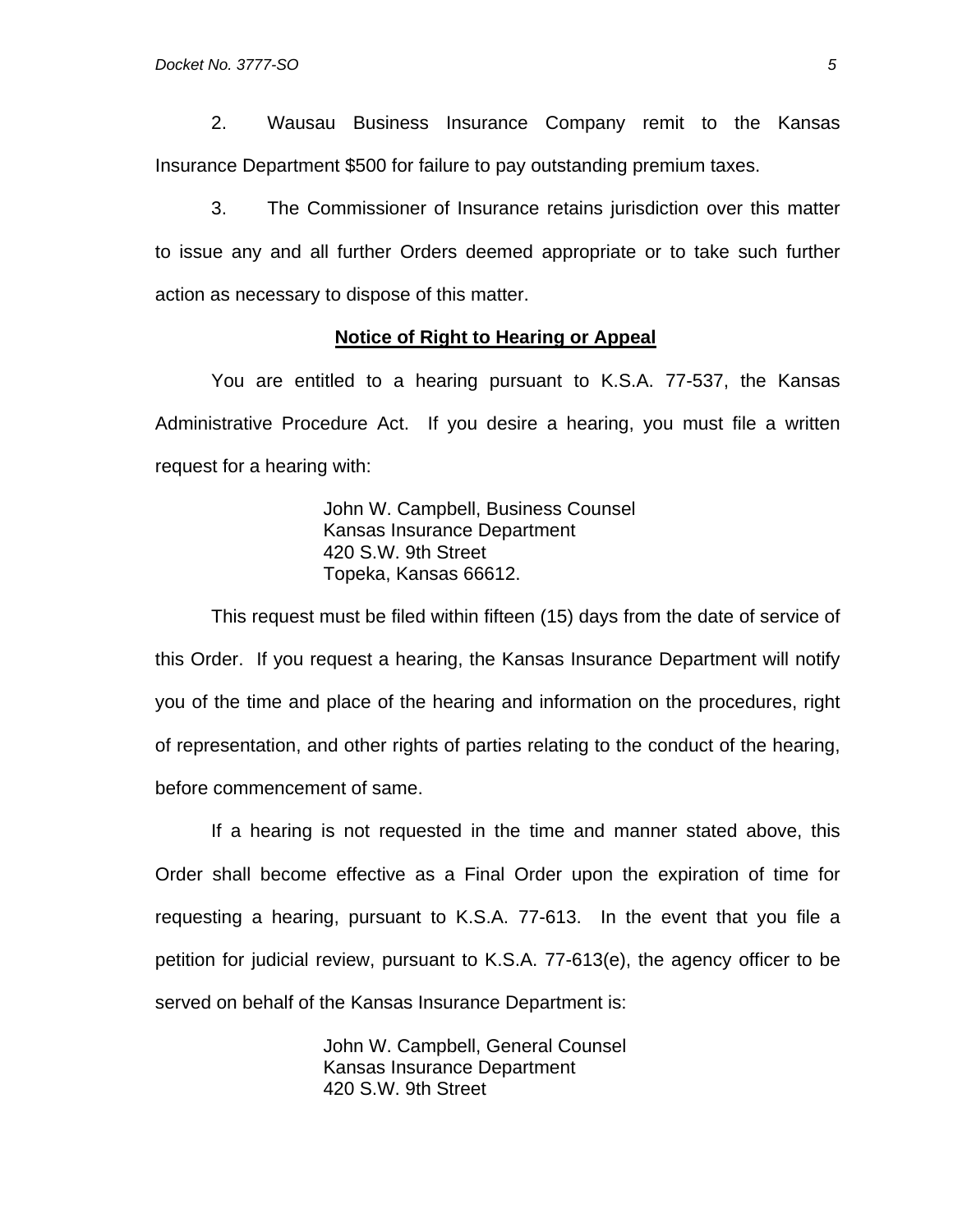Topeka, Kansas 66612.

# **IT IS SO ORDERED THIS \_4th\_\_ DAY OF JANUARY, 2008, IN THE CITY OF TOPEKA, COUNTY OF SHAWNEE, STATE OF KANSAS.**



/s/ Sandy Praeger Sandy Praeger Commissioner of Insurance

 \_/s/ John W. Campbell\_\_\_\_\_\_\_\_\_\_\_\_\_\_\_ John W. Campbell General Counsel

SUBMITTED AND APPROVED BY:

/s/ Deletria L. Nash Deletria L. Nash Attorney for Petitioner Kansas Insurance Department

#### **Certificate of Service**

 The undersigned hereby certifies that a true and correct copy of the above and foregoing Summary Order was served by placing the same in the United States Mail, first class postage prepared, on this \_4th\_ day of January, 2008, addressed to the following:

George Ryan AVP, Director of State Taxes Wausau Companies 2000 Westwood Drive Wausau, IL 54401

J. Stanley Hoffert **Secretary** Wausau Companies 2000 Westwood Drive Wausau, IL 54401